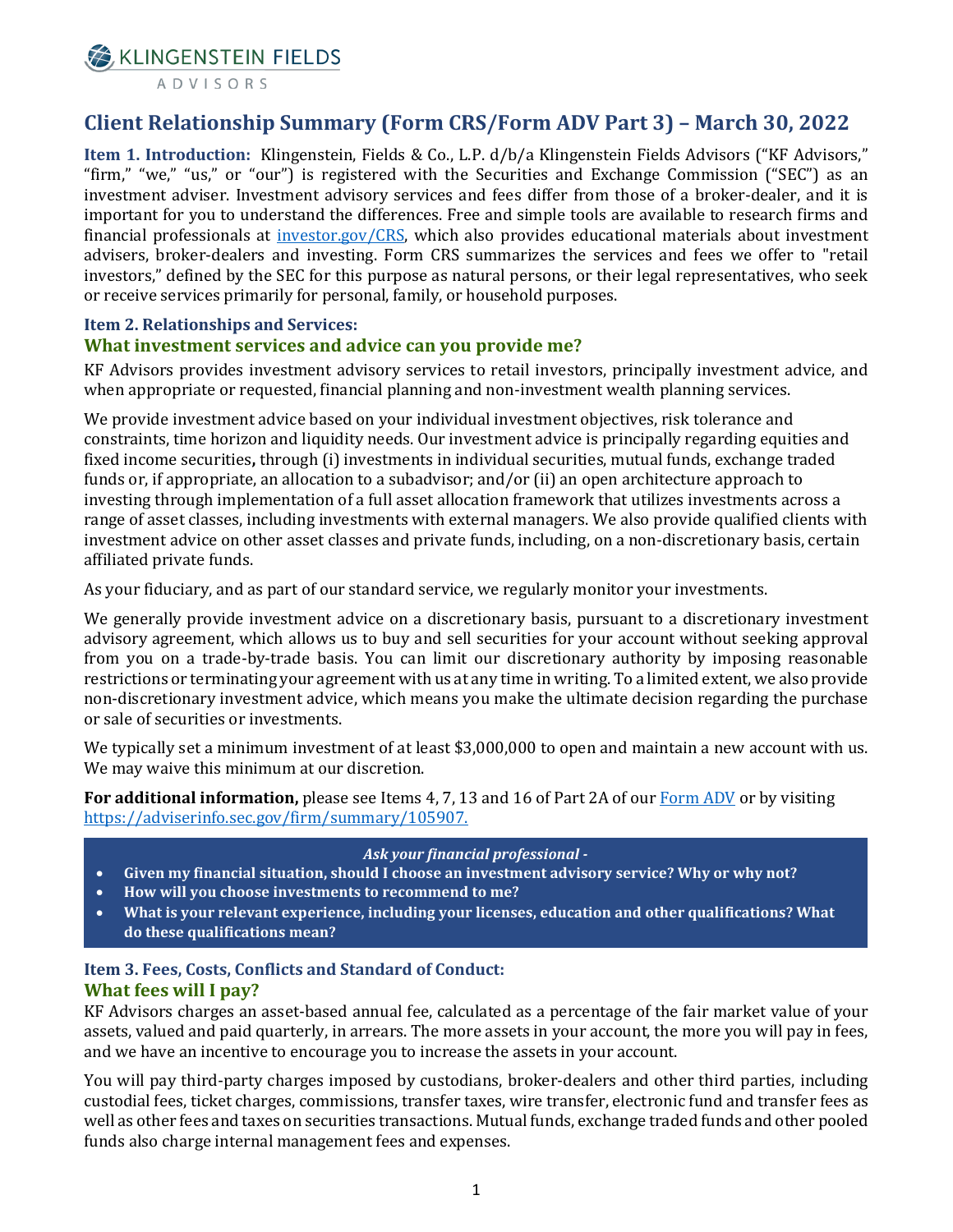CKLINGENSTEIN FIELDS ADVISORS

*You will pay fees and costs whether you make or lose money on your investments. Fees and costs will reduce any amount of money you make on your investments over time. Please make sure you understand what fees and costs you are paying.*

**For additional information, please see Item 5 of our Ask your financ[ial professiona](https://www.klingenstein.com/wp-content/uploads/2020/05/KF_ADV_Part2A_v10-0-2020-Final-as-of-20200330-As-Filed.pdf)l -**Help me understand how these fees and costs might affect my investments. If I give you \$1,000,000 to **b**  $\cdot$ **invest, how much will go to fees and costs, and how much will be invested for me?**

#### **Conflicts and Standard of Conduct:**

## **What are your legal obligations to me when acting as my investment adviser? How else does your firm make money and what conflicts of interest do you have?**

*When we act as your investment adviser,* we have to act in your best interest and not put our interest ahead of yours. At the same time, the way we make money creates some conflicts with your interests. You should understand and ask us about these conflicts because they can affect the investment advice we provide you. Here are some examples to help you understand what this means:

- KF Advisors can recommend, on a non-discretionary basis, that you invest in private funds for which we earn management and/or incentive fees. KF Advisors has an incentive to recommend these funds.
- KF Advisors represents Klingenstein, Fields & Co., L.P. and KF Group, LP ("KFG"), an affiliated SEC registered investment adviser, with which we share certain resources and personnel and conduct a fully integrated advisory business. We have an incentive to recommend that clients invest in investment strategies offered by KFG.

**For additional information,** please see Items 4, 6, 10, 11, 12 and 14 of our [ADV Part 2A](https://adviserinfo.sec.gov/firm/summary/105907) or visit https://adviserinfo.sec.gov/firm/summary/105907.

## Additional information: Additional information on conflicts of interest can be found in our Form ADV, Part *Ask your financial professional -*

2A (Items 7, 8, 10, 11 and 12) which is on our website at KF Advisorsinvestment.com/our-firm/compliance. **How might your conflicts of interest affect me, and how will you address them?**

#### **How do your financial professionals make money?**

Our financial professionals receive a salary and a discretionary bonus, based on the firm's overall financial condition and profitability, individual contributions and obtaining or retaining clients for the firm. Some financial professionals also receive compensation for obtaining clients, calculated as a percentage of the firm's revenue paid by such clients. This presents a potential conflict of interest because it incentivizes financial professionals to encourage you to invest with us or to increase your assets under our management.

#### **Item 4. Disciplinary History:**

## **Do you or your financial professionals have legal or disciplinary history?**

No. Please see Investor.gov/CRS for free, simple search tools to research us and our financial professionals.

*Ask your financial professional –*

**As a financial professional, do you have any disciplinary history? For what type of conduct?**

#### **Item 5. Additional Information:**

For additional information about our services, to request up-to-date information or to request a copy of our relationship summary, please visit our website at [www.klingenstein.com](http://www.klingenstein.com/) or contact us at 212-492-7000 or via email a[t info@klingenstein.com.](mailto:info@klingenstein.com) 

#### *Ask your financial professional –*

**Who is my primary contact person? Is he or she a representative of an investment adviser or broker-dealer? Who can I talk to if I have concerns about how this person is treating me?**